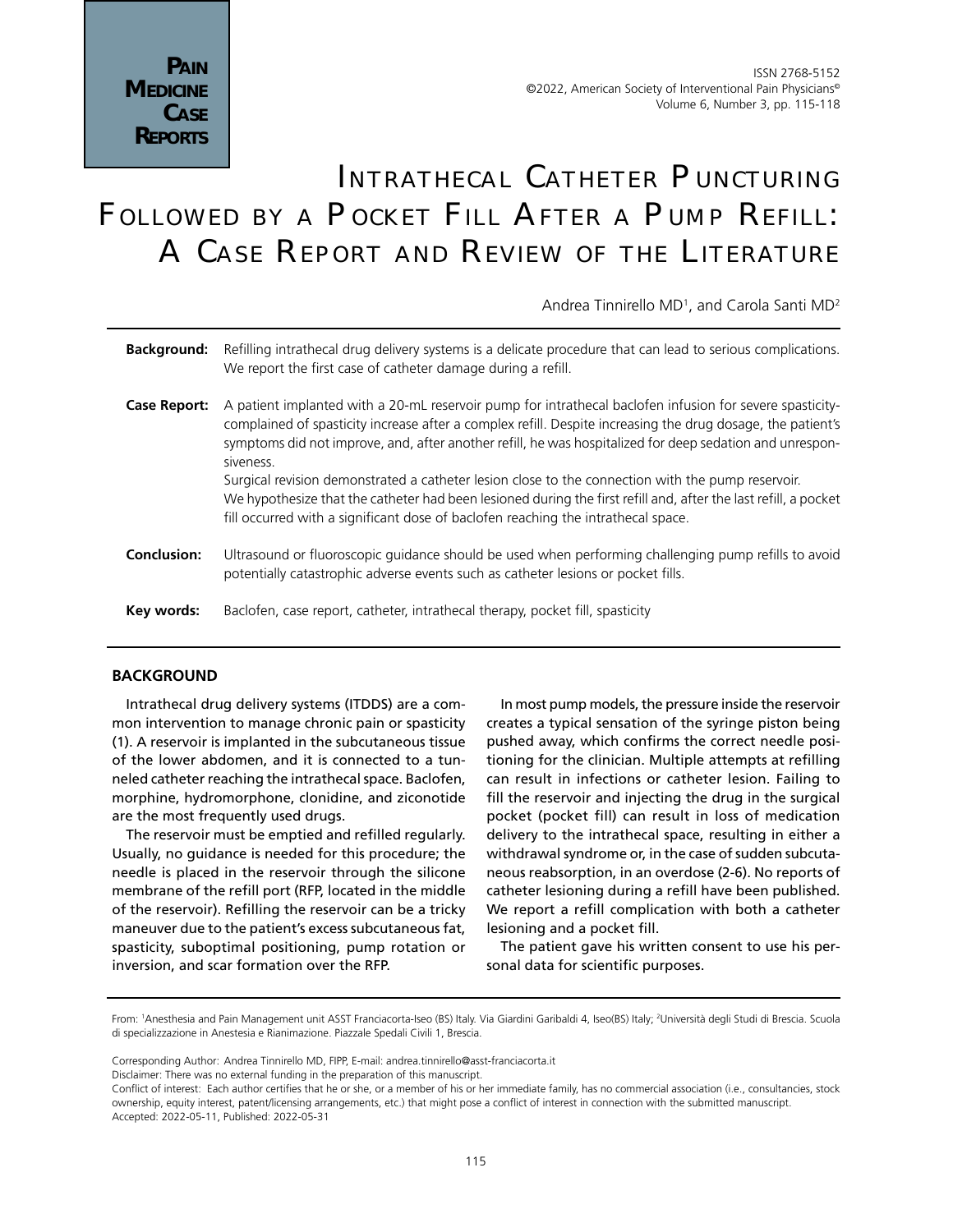## **CASE PRESENTATION**

We report the case of a 58-year-old patient who was implanted with a programmable pump (Prometra 2, 20 mL reservoir, Flowonix, Budd Lake, NJ) for intrathecal baclofen infusion. Baclofen infusion was set at 100 mcg/day. The pump was implanted subcutaneously in the left inferior abdominal quadrant in 2019. After 15 months of normal functioning and regular refills every 4 months, the patient reported an increase in spasticity in his lower limbs. Dosage was increased up to 250 mcg/ day without beneficial effects.

A new refill was performed, which was reported as difficult due to the fatty tissue surrounding the pump reservoir; thus multiple attempts were required. As the spasticity symptoms were not improving after one month, a new refill was attempted, and it was reported as difficult; active aspiration was required to empty the reservoir (instead of having the syringe piston pushed by the reservoir pressure).

Three hours after the refill, the patient was at home and the caregiver contacted our center reporting deep sedation and unresponsiveness of the patient. The patient was urgently admitted in hospital with a Glasgow Coma Scale 1(E) 5(M) 2(V), bradypnea, blood pressure 90/40 mmHg and oxygen saturation 90%; the brain computed tomography scan was negative. The patient was admitted and monitored in the intensive care unit; only intravenous crystalloids and nasal oxygen were needed, and no ventilatory or hemodynamic supports were required. Progressively the patient gained full consciousness without any neurological deficit, the pump reservoir was evacuated, and he was discharged with prescription of surgical revision of the pump pocket.

We hypothesized a motor malfunctioning of the pump, which would have altered the drug flow causing a sudden bolus of baclofen and resulting in an overdose. However, pump interrogation reported no error messages or malfunctioning warnings. The abdominal x-ray did not suggest catheter kinking or reservoir displacement. The surgical revision was performed, and after the skin incision the reservoir pocket was fluid-filled; no signs of infection or bleeding were detected. During the surgical revision the reservoir was removed and analyzed. The refill port was intact and an attempt to refill the reservoir was performed without any problem. The catheter was visually analyzed and, close to the connection with the reservoir, a longitudinal 2-cm-long lesion was found in the catheter (Fig.1 and Fig. 2). The distal damaged part of the catheter was cut and a new connection with a new reservoir was made. Baclofen infusion was resumed at 100 mcg/day, and after 2 days the patient started to report improved spasticity and reduced pain in his lower limbs. Subsequent refills were done with ultrasound guidance without issues.

#### **DISCUSSION**

The intrathecal drug delivery system catheter was inadvertently damaged after a complex refill performed under blind guidance. We hypothesize that after the catheter damage, baclofen flow was obviously reduced, therefore worsening the patient's spasticity.

Intrathecal drug delivery systems can present technical malfunctioning that results in drug over- or underdosage. Catheter kinking or even breakage have been reported as well. Catheter-related complications are far more frequent than pump-related adverse events (7). Haranhalli et al (8) reported an erosion of the suture at the catheter–pump connection site through the catheter. However, we found no reports of catheter damage after pump refills in our literature search. Pocket fill results in both a failure to deliver medications to the intrathecal space and a high amount of drug being reabsorbed through the subcutaneous tissue.

The exact incidence of pocket filling is unknown; however, Abd-Elsayed (4) reported 26 cases in 77,584 refills examined. Maino et al (5) reported symptoms of overdosing after a refill in 6 out of 221 refills; they related these events to partial pocket fills. From May 1996 through September 2010, 8 deaths and 270 events requiring medical intervention (serious or lifethreatening injury) have been reported related to the occurrence of pocket fills (9).

Overdosing after pocket fills has been reported with hydromorphone and clonidine (2,3). Since the highest baclofen concentration for intrathecal treatment is 2000 mcg/mL, for a 20-mL reservoir the maximum amount of baclofen that could be systemically reabsorbed is 40 mg, an amount that, if administered subcutaneously or even intravenously, is unlikely to cause overdosing; therefore pocket fills with baclofen usually result in withdrawal syndrome. In a case report of 2 patients with baclofen overdosing syndrome after a pocket fill, the authors suggested that the pocket fills presumably tracked along the catheters and into the intrathecal space, delivering a large bolus of baclofen, causing overdoses (10). We hypothesize that in our patient a small but significant dose of baclofen entered the catheter through the tear and reached the intrathecal space, causing an overdose.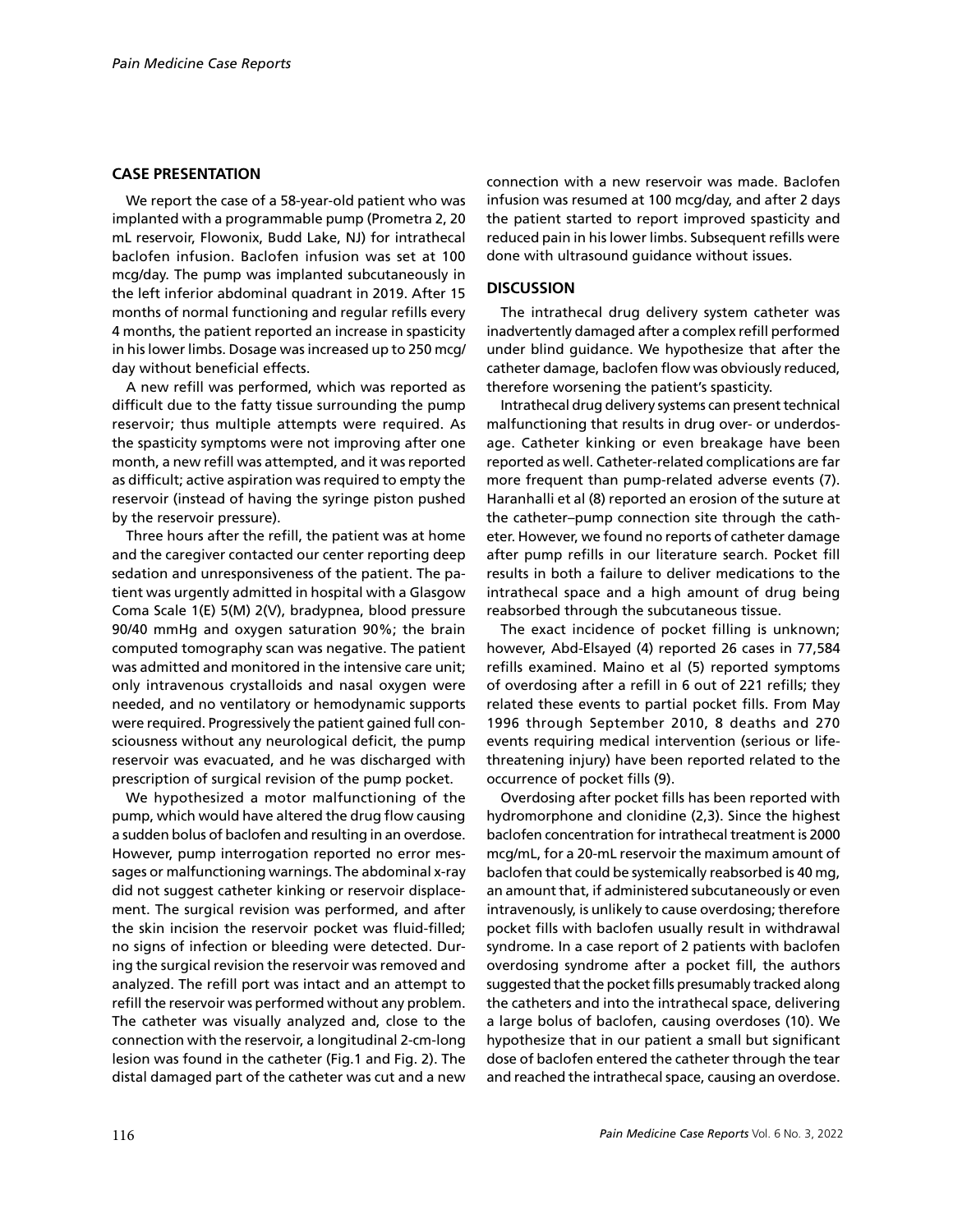

Fig. 1. Catheter tear (black arrow) at the connection between the catheter and the reservoir.

Ultrasound guidance has been proposed in order to reduce refill-related complications and improve patient comfort (11,12).

#### **CONCLUSION**

We report 2 complications of ITDDS associated with refills: lesion of the catheter and pocket fill. The pocket fill has been described by several authors and it represents an underestimated and potentially serious complication. Pocket fills with baclofen usually result in withdrawal symptoms, but overdosing cannot be ruled out. Catheter damage after refills has not been described before, but, as our case suggests, unexplained changes in symptoms after a refill should be promptly investigated and, after ruling out pump failures and pocket fills, a surgical revision to exclude catheter tearing should be planned. We advocate for a more extended use of ultrasound guidance to perform complex refills to improve patient safety.

#### **Author Contributions**

A.T, Wrote and reviewed the draft, edited images and collected patient's documents.

C.S. Edited and reviewed the draft, collected references.

#### **REFERENCES**

- 1. Deer TR, Pope JE, Hayek SM, et al. The Polyanalgesic Consensus Conference (PACC): Recommendations on Intrathecal Drug Infusion Systems Best Practices and Guidelines: Intrathecal Therapy Best Practices and Guidelines. *Neuromodulation* 2017; 20:96-132.
- 2. Coyne PJ, Hansen LA, Laird J, Buster P, Smith TJ. Massive hydromorphone dose delivered subcutaneously instead of intrathecally: Guidelines for prevention and management of opioid, local anesthetic, and clonidine overdose. *J Pain Symptom Manage* 2004; 28:273-276.
- 3. Johnson ML, Visser EJ, Goucke CR. Massive clonidine overdose during refill of an implanted drug delivery device for intrathecal



Fig. 2. Catheter tear (black arrow) with fluid spilling out after injection into the bolus port.

analgesia: A review of inadvertent soft-tissue injection during implantable drug delivery device refills and its management. *Pain Med* 2011; 12:1032-1040.

- 4. Abd-Elsayed A. Pocket fill during intrathecal pump refill: Is it a frequent occurrence? *Neuromodulation* 2019; 22:761.
- 5. Maino P, Perez RSGM, Koetsier E. Intrathecal pump refills, pocket fills, and symptoms of drug overdose: A prospective, observational study comparing the injected drug volume vs. the drug volume effectively measured inside the pump. *Neuromodulation* 2017; 20:733-739.
- 6. Singa RM, Buvanendran A, McCarthy RJ. A comparison of refill